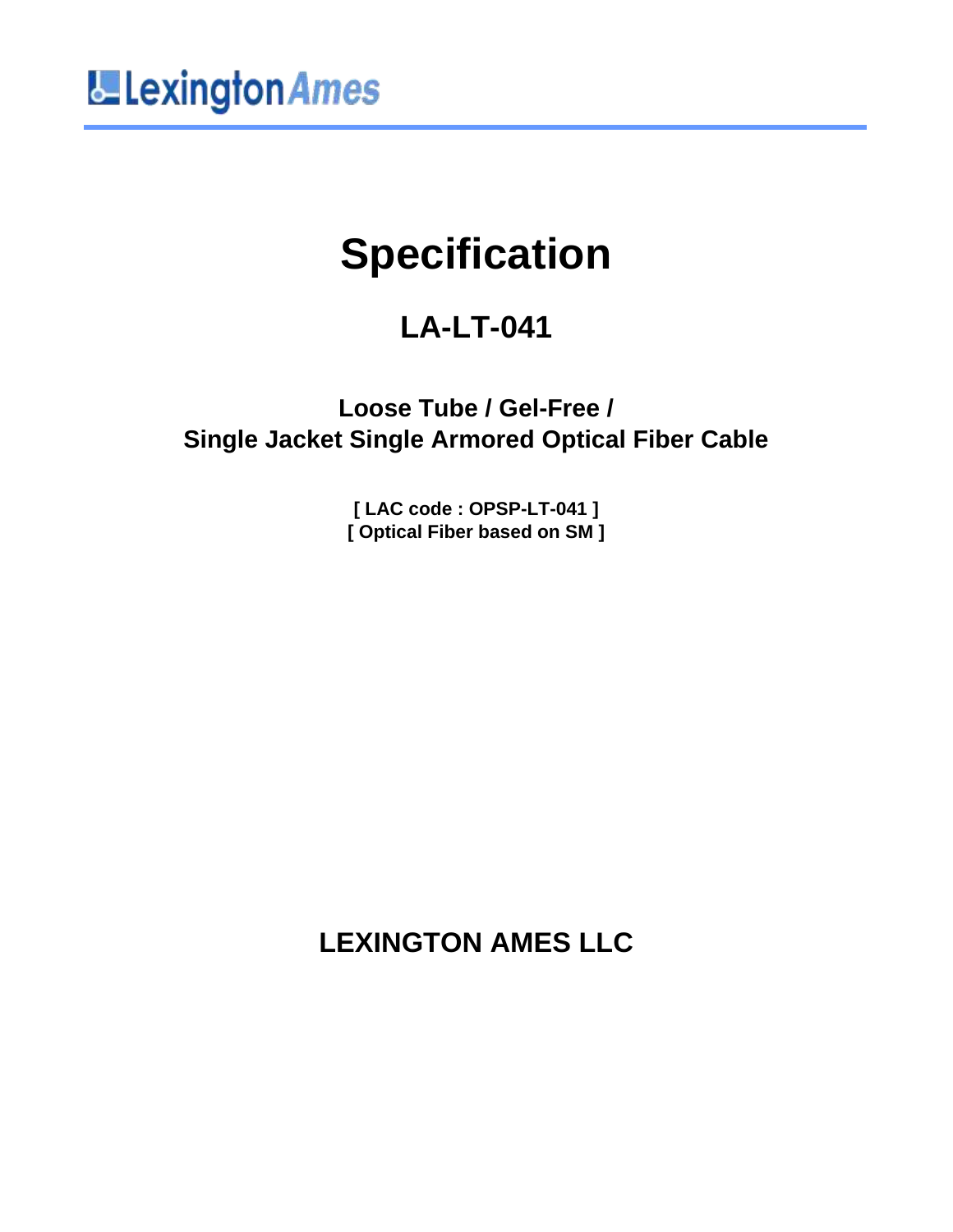

#### **1. Scope**

#### **1.1** Application

This specification covers the general requirements for the optical fiber telecom. The cable intended for outdoor applications.

#### **1.2** Cable Description

The cable core consists of color coded fibers, dry water swellable material, color coded loose tubes, PE filler (if necessary), SZ-stranded around the dielectric central strength member with water blocking yarn(s).

#### **Single Armored / Single Jacket**

The cable structure is completed by the application of a core wrapping tape, corrugated steel tape, which with the core, are covered by an outer PE jacket.

#### **2. Optical Fiber**

**2.1** Construction of the fibers



- **2.2** The operating wavelength region of single-mode is around 1310 & 1550nm.
- **2.3** Material of the Fibers

The fiber shall be made from high grade silica glasses and the coating shall be made from UV curable acrylate material. A protective UV cured acrylate coating shall be applied over the fiber cladding and it shall be able to removed mechanically or chemically.

- Core : Silica (SiO2) Doped with Germanium Dioxide (GeO2)
- Cladding : Silica (SiO2)
- Coating : Dual Layers of UV curable acrylate (or equivalent)

**2.4** Environmental conditions ; up to 100 % non-condensing humidity

- Operation : 40 to 158 °F (- 40 to 70 °C)
- Installation : 22 to 158  $\degree$ F (- 30 to 70  $\degree$ C)
- Storage : 40 to 158 °F (- 40 to 70 °C)
- **2.5** The optical, geometrical and mechanical performance of the optical fiber shall be in accordance with Table 1 (below).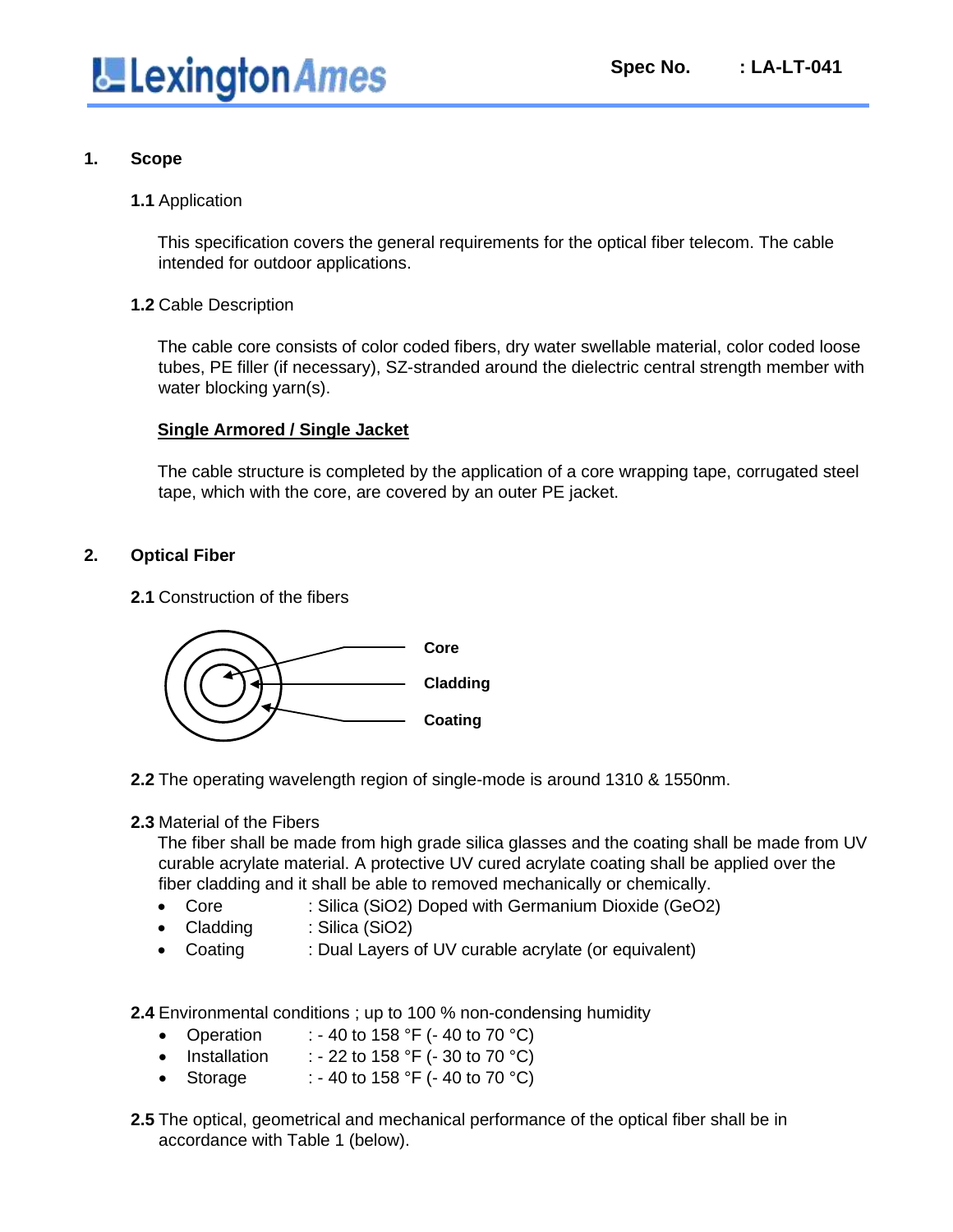Table 1. Characteristics for Single mode ITU-T G.652D Type fiber (The optical, geometrical, and mechanical performance)

| <b>Items</b>                               | <b>Unit</b>            | <b>Specification</b>                          |               |               |
|--------------------------------------------|------------------------|-----------------------------------------------|---------------|---------------|
| Type of Fiber                              |                        | G.652D                                        | G.657A1       | G.657A2       |
| Mode Field Diameter @1310nm                | μm                     | $9.2 \pm 0.4$                                 | $8.9 \pm 0.4$ | $8.6 \pm 0.4$ |
| <b>Mode Field Concentricity Error</b>      | μm                     | $\leq 0.8$                                    |               |               |
| <b>Cladding Diameter</b>                   | μm                     | $125 \pm 1.0$                                 |               |               |
| <b>Cladding Non-circularity</b>            | %                      | $\leq 1.0$                                    |               |               |
| <b>Transmission Wavelength</b>             | nm                     | 1310, 1550                                    |               |               |
| Attenuation (Max. 288C)                    | dB/km                  | ≤ 0.35 $@$ 1310 nm<br>≤ 0.25 $@$ 1550 nm      |               |               |
| Attenuation (Max. 576C)                    | dB/km                  | ≤ 0.40 $@$ 1310 nm<br>≤ 0.30 $@$ 1550 nm      |               |               |
| Zero Dispersion Wavelength                 | nm                     | $1300 - 1324$                                 |               |               |
| <b>Chromatic Dispersion</b>                | ps/nm.km               | $\leq$ 3.2 @ 1290 ~ 1330 nm<br>≤ 18 @ 1550 nm |               |               |
| Zero Dispersion Slope                      | ps/nm <sup>2</sup> /km | $\leq 0.092$                                  |               |               |
| PMD Coefficient (PMDQ)<br>$(M=20, Q=0.01)$ | ps/km <sup>1/2</sup>   | $\leq 0.2$                                    |               |               |
| Proof Test (Nom.)                          | kpsi                   | 100                                           |               |               |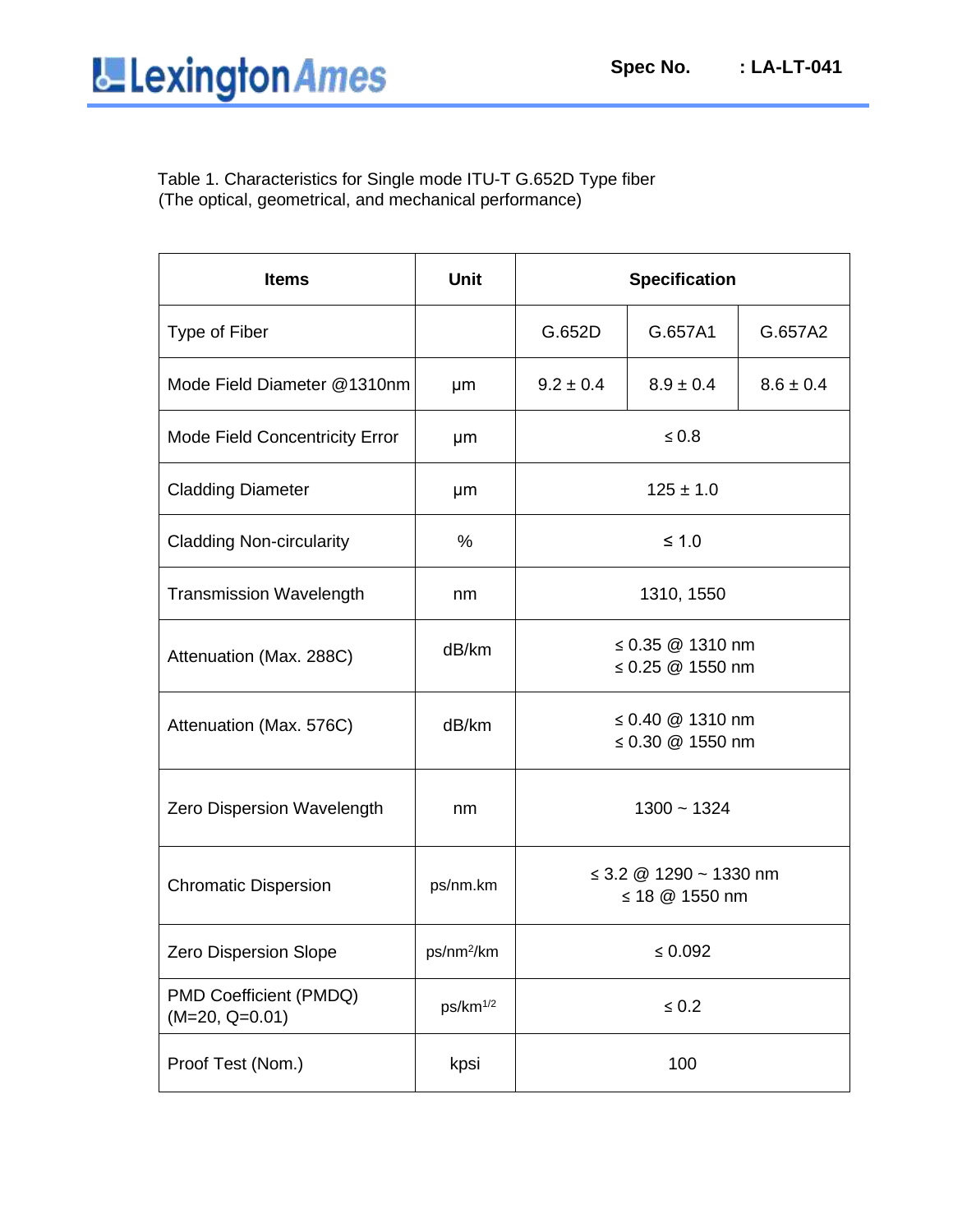Table 1-2. Characteristics for Multi mode Type fiber (The optical, geometrical, and mechanical performance)

| <b>Items</b>                                | <b>Unit</b> | <b>Specification</b>              |                                   |  |
|---------------------------------------------|-------------|-----------------------------------|-----------------------------------|--|
| Type of Fiber                               |             | OM1 (62.5/125 MM)                 | OM2 (50/125 MM)                   |  |
| Attenuation co-efficient                    | dB/km       | ≤ 3.5 @ 850 nm<br>≤ 1.0 @ 1300 nm | ≤ 3.5 @ 850 nm<br>≤ 1.0 @ 1300 nm |  |
| <b>Bandwidth</b>                            | MHz.km      | ≥ 200 @ 850nm<br>≥ 500 @ 1300nm   | ≥ 400 @ 850nm<br>≥ 600 @ 1300nm   |  |
| <b>Numerical Aperture</b>                   |             | $0.275 \pm 0.015$                 | $0.200 \pm 0.015$                 |  |
| <b>Core Diameter</b>                        | µm          | $62.5 \pm 3.0$                    | $50 \pm 3.0$                      |  |
| Core-cladding<br><b>Concentricity Error</b> | μm          | $\leq 3.0$                        | $\leq 3.0$                        |  |
| <b>Cladding Diameter</b>                    | μm          | $125 \pm 2.0$                     | $125 \pm 2.0$                     |  |
| <b>Cladding Non-circularity</b>             | $\%$        | $\leq 2.0$                        | $\leq 2.0$                        |  |
| <b>Coating Diameter</b>                     | µm          | $245 \pm 15$                      | $245 \pm 15$                      |  |
| Coating Non-circularity                     | $\%$        | $\leq 6.0$                        | $\leq 6.0$                        |  |
| Proof test (Nom)                            | kpsi        | 100                               | 100                               |  |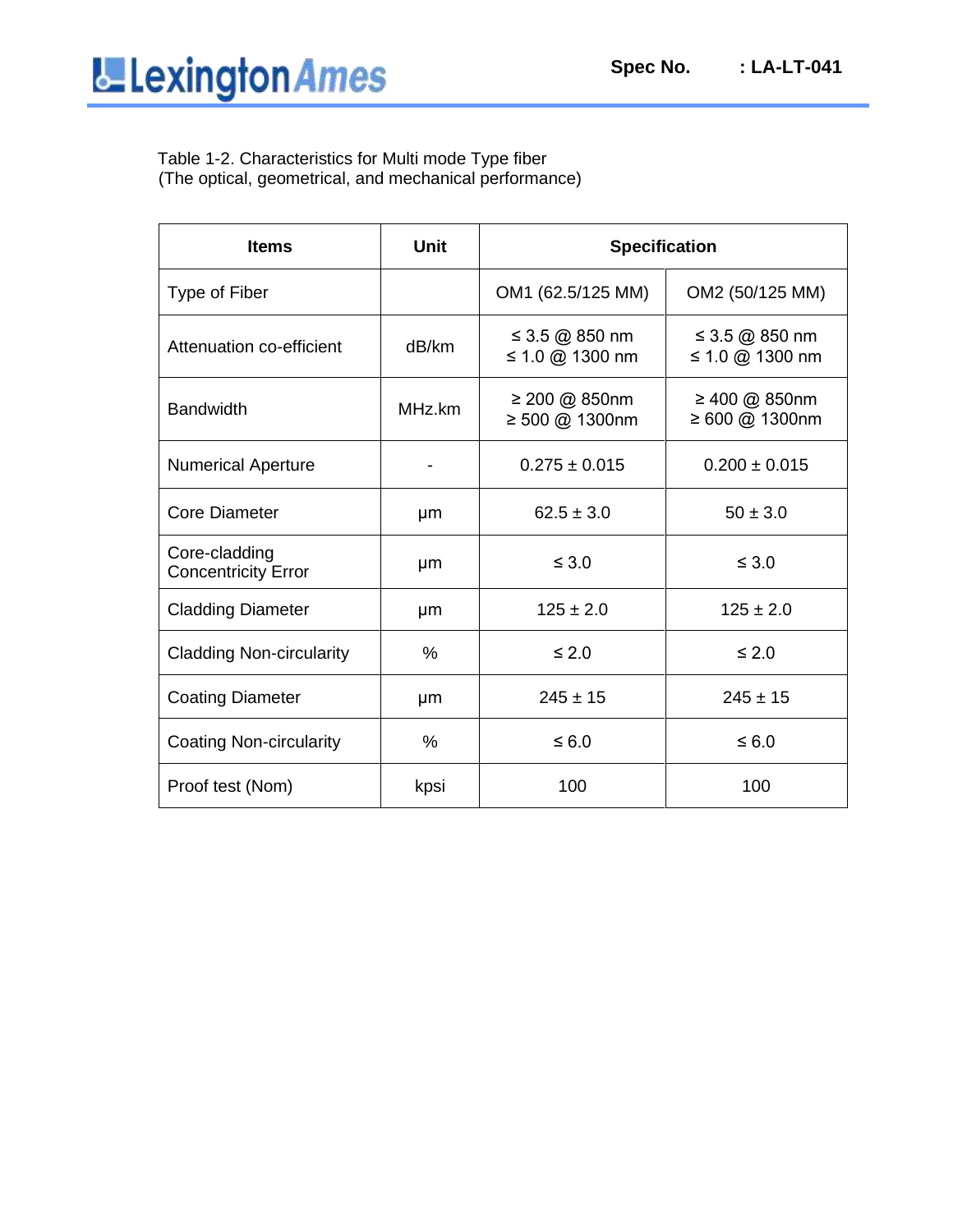Table 1-3. Characteristics for Multi mode Type fiber for 10G grade (The optical, geometrical, and mechanical performance)

| <b>Items</b>                                       | <b>Unit</b> | <b>Specification</b>              |                                   |
|----------------------------------------------------|-------------|-----------------------------------|-----------------------------------|
| Type of Fiber                                      |             | OM3 (50/125 MM)                   | OM4 (50/125 MM)                   |
| Attenuation co-efficient                           | dB/km       | ≤ 3.0 @ 850 nm<br>≤ 1.0 @ 1300 nm | ≤ 3.0 @ 850 nm<br>≤ 1.0 @ 1300 nm |
| <b>OFL Bandwidth</b>                               | MHz.km      | ≥ 1500 @ 850nm<br>≥ 500 @ 1300nm  | ≥ 3500 @ 850nm<br>≥ 500 @ 1300nm  |
| <b>Effective Modal Bandwidth</b>                   | MHz.km      | ≥ 2000 @ 850nm                    | ≥ 4700 @ 850nm                    |
| Transmission link length<br>for 10Gbps Ethernet SX | m           | 300 @ 850nm                       | 550 @ 850nm                       |
| <b>Numerical Aperture</b>                          |             | $0.200 \pm 0.015$                 | $0.200 \pm 0.015$                 |
| <b>Core Diameter</b>                               | μm          | $50 \pm 3.0$                      | $50 \pm 3.0$                      |
| Core-cladding<br><b>Concentricity Error</b>        | μm          | $\leq 3.0$                        | $\leq 3.0$                        |
| <b>Cladding Diameter</b>                           | µm          | $125 \pm 2.0$                     | $125 \pm 2.0$                     |
| <b>Cladding Non-circularity</b>                    | $\%$        | $\leq 2.0$                        | $\leq 2.0$                        |
| <b>Coating Diameter</b>                            | μm          | $245 \pm 15$                      | $245 \pm 15$                      |
| <b>Coating Non-circularity</b>                     | $\%$        | $\leq 6.0$                        | $\leq 6.0$                        |
| Proof test (Nom)                                   | kpsi        | 100                               | 100                               |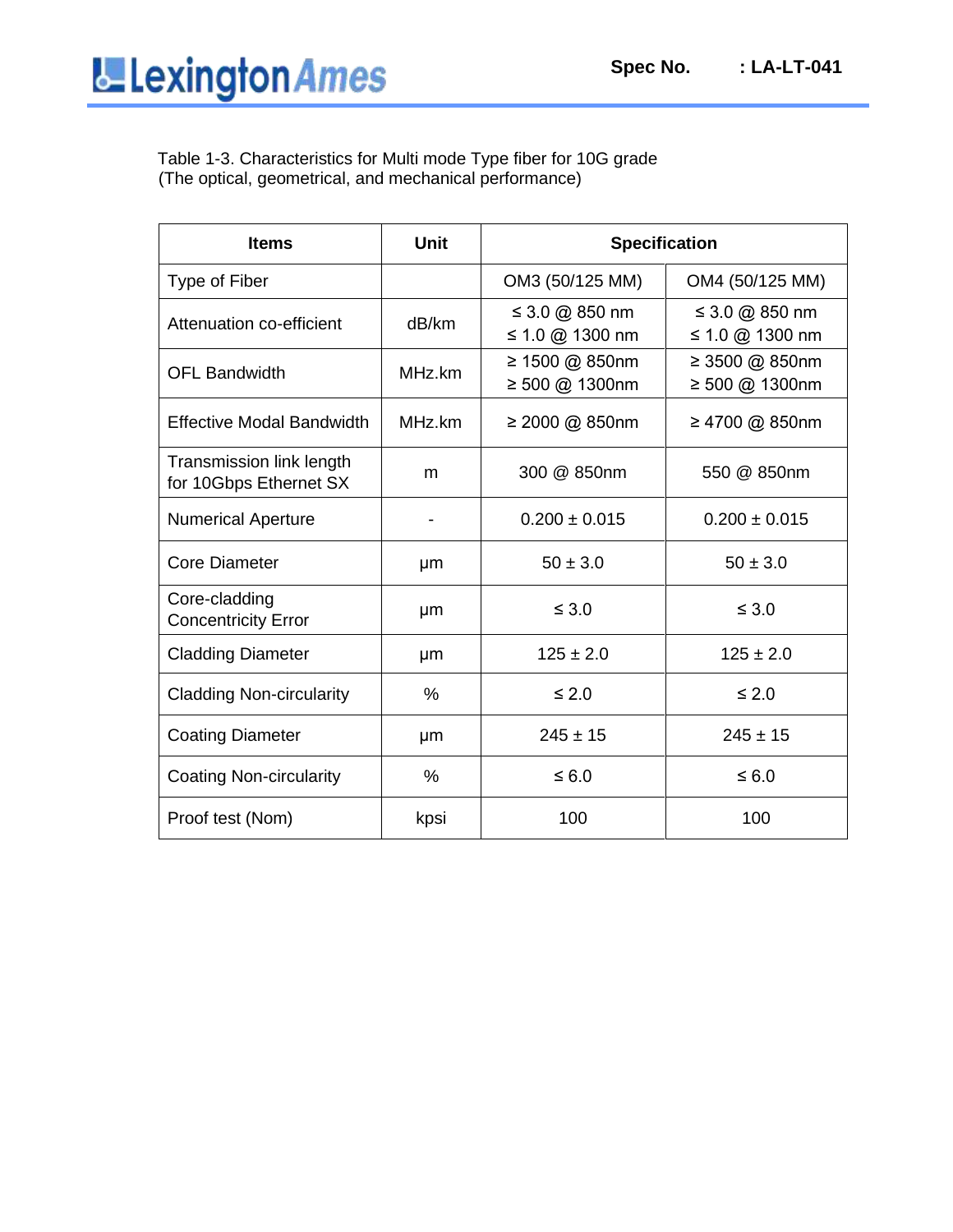#### **3. Cable Construction**

**3.1** The construction of the cable shall be in accordance with Table 2 (below).

Table 2.1 Construction of the cable

| <b>Items</b>                   | <b>Description</b>                                                                                                                                                                                                                                          |
|--------------------------------|-------------------------------------------------------------------------------------------------------------------------------------------------------------------------------------------------------------------------------------------------------------|
| Fiber Type                     | See Table 1                                                                                                                                                                                                                                                 |
| No. of Fibers                  | Max. 576C                                                                                                                                                                                                                                                   |
| Loose buffer tube              | Made of PBTP (Polybutylene Terephthalate) or PP                                                                                                                                                                                                             |
| No. of fiber per tube          | 12 (Max. 288C); 24 (Max. 576C)                                                                                                                                                                                                                              |
| Filler                         | Natural color PE rod(s). If necessary, the PE filler(s)<br>shall be used for circular-section core(s) (for better core<br>configuration).                                                                                                                   |
| <b>Central Strength Member</b> | FRP (If necessary, PE coating)                                                                                                                                                                                                                              |
| Water blocking material        | Water blocking yarn(s) or tape<br>(to prevent the ingress of water)                                                                                                                                                                                         |
| S-Z Stranding<br>(Cable Core)  | The required numbers of loose tube and filler rod are S-<br>Z stranded tightly around the CSM.                                                                                                                                                              |
| Core wrapping tape             | Water blocking tape                                                                                                                                                                                                                                         |
| Rip cord                       | Two ripcords (for easy cable entry)                                                                                                                                                                                                                         |
| <b>Armor Tape</b>              | A corrugated steel tape of ECCS (Electrolytic Chrome<br>Coated Steel) coated with polymer on both sides.<br>This tape shall be bonded with outer jacket.<br>-. Nom. 0.15mm (Steel tape thickness)<br>-. Nom. 0.05mm (Plastic coating on one-side thickness) |
| <b>Outer Jacket</b>            | <b>Black colored MDPE</b>                                                                                                                                                                                                                                   |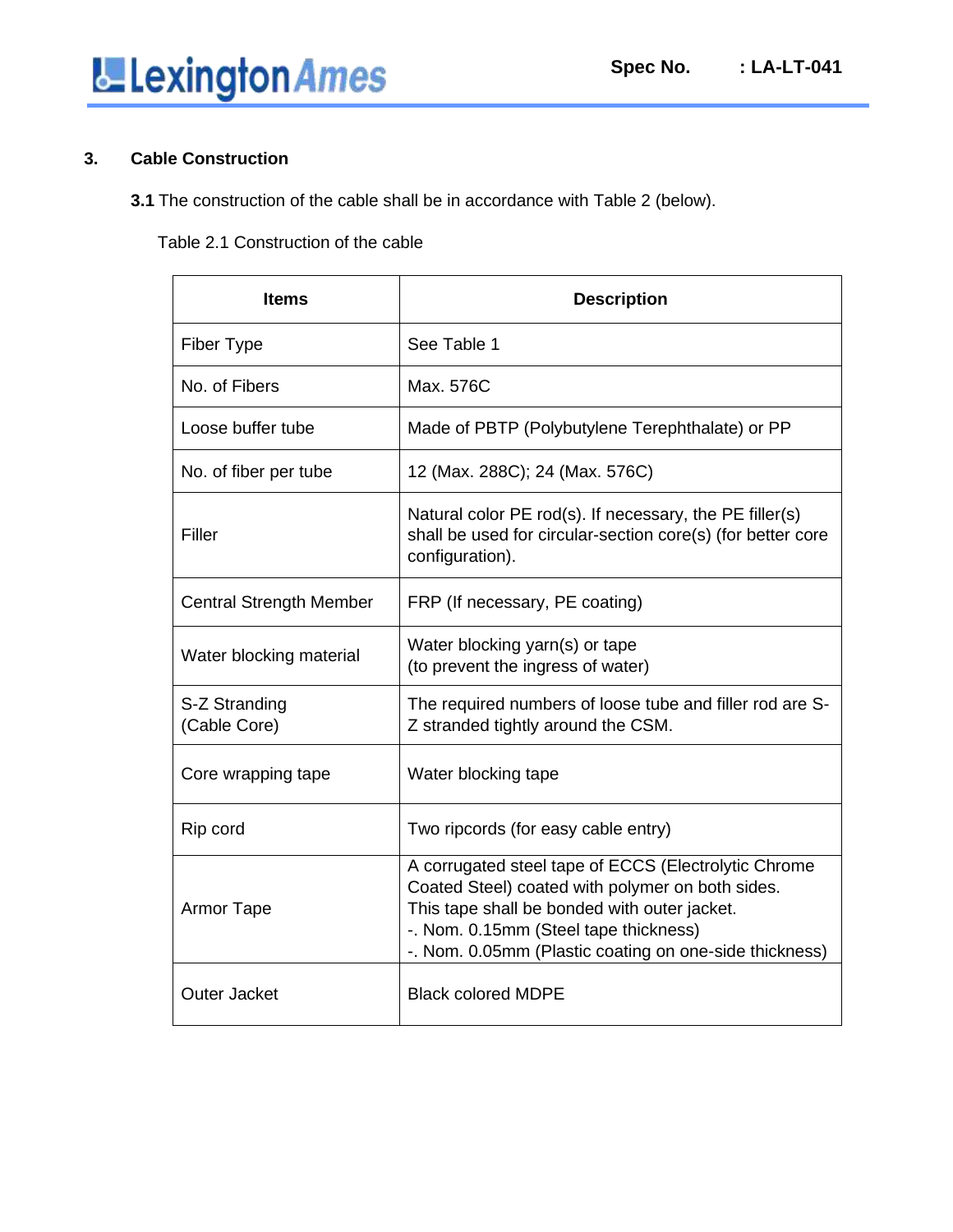

#### **4. Fiber & Loose tube Identification**

**4.1** The color code of the loose tubes and the individual fibers within each loose tube shall be accordance with Table 3 (below).

| <b>No</b>      | Color        | <b>No</b> | Color                        |
|----------------|--------------|-----------|------------------------------|
| 1              | <b>Blue</b>  | 13        | Blue + Single dot marking    |
| $\overline{2}$ | Orange       | 14        | Orange + Single dot marking  |
| 3              | Green        | 15        | Green + Single dot marking   |
| 4              | <b>Brown</b> | 16        | Brown + Single dot marking   |
| 5              | Gray         | 17        | Gray + Single dot marking    |
| 6              | White        | 18        | White + Single dot marking   |
| $\overline{7}$ | Red          | 19        | Red + Single dot marking     |
| 8              | <b>Black</b> | 20        | Natural + Single dot marking |
| 9              | Yellow       | 21        | Yellow + Single dot marking  |
| 10             | Violet       | 22        | Violet + Single dot marking  |
| 11             | Pink         | 23        | Pink + Single dot marking    |
| 12             | Aqua         | 24        | Aqua + Single dot marking    |

Table 3-1 Color code of the fibers & the loose buffer tubes

Table 3-2 Color code of the loose buffer tubes

| No              | <b>Color</b> | No | Color                              |
|-----------------|--------------|----|------------------------------------|
| 1               | <b>Blue</b>  | 13 | Blue + Black longitudinal stripe   |
| $\overline{2}$  | Orange       | 14 | Orange + Black longitudinal stripe |
| 3               | Green        | 15 | Green + Black longitudinal stripe  |
| 4               | <b>Brown</b> | 16 | Brown + Black longitudinal stripe  |
| 5               | Gray         | 17 | Gray + Black longitudinal stripe   |
| 6               | White        | 18 | White + Black longitudinal stripe  |
| $\overline{7}$  | Red          | 19 | Red + Black longitudinal stripe    |
| 8               | <b>Black</b> | 20 | Black + White* longitudinal stripe |
| 9               | Yellow       | 21 | Yellow + Black longitudinal stripe |
| 10              | Violet       | 22 | Violet + Black longitudinal stripe |
| 11              | Pink         | 23 | Pink + Black longitudinal stripe   |
| 12 <sub>2</sub> | Aqua         | 24 | Aqua + Black longitudinal stripe   |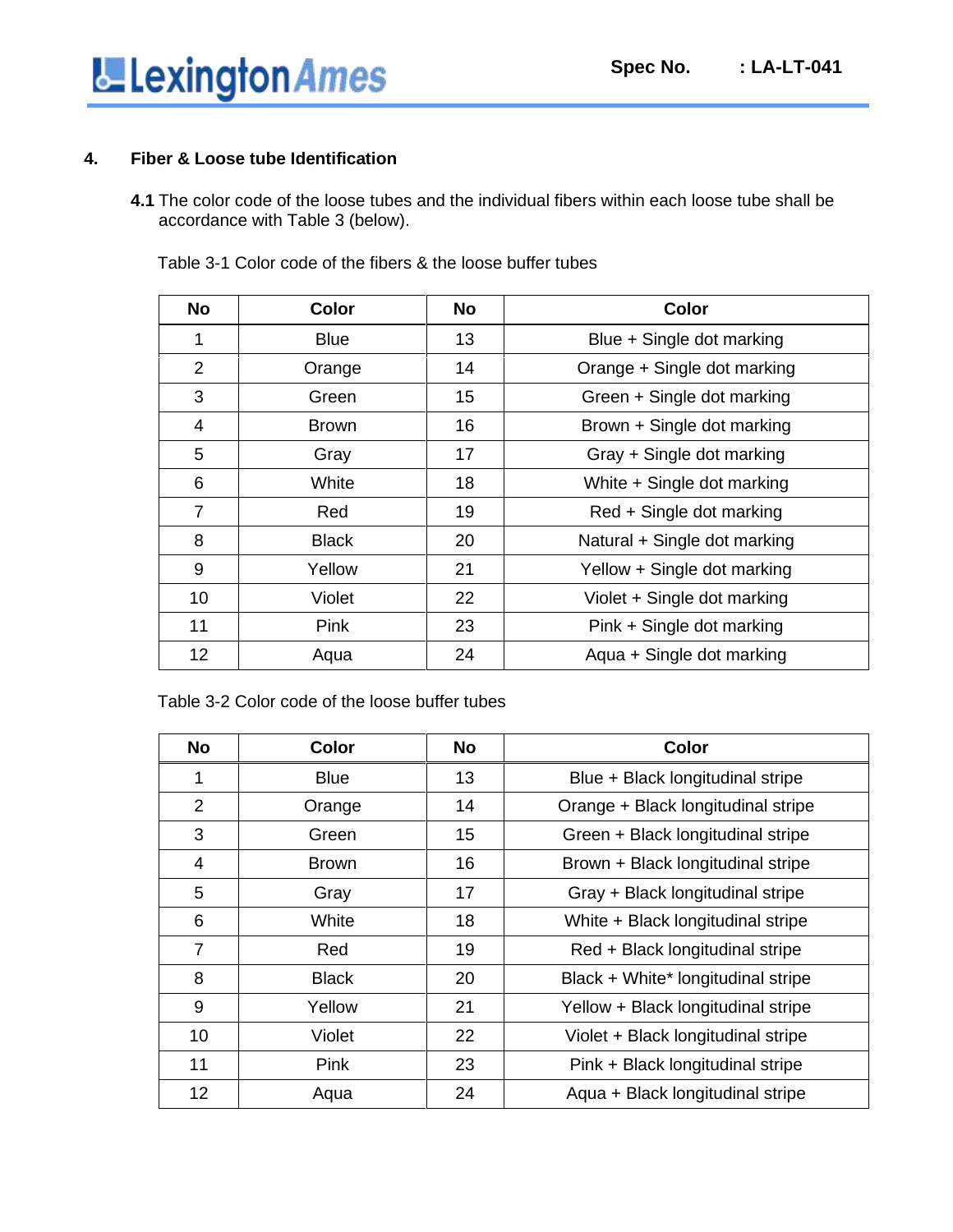

#### **5. Mechanical / Environmental Performance & Tests**

**5.1** The mechanical & environmental performance of the cable shall be in accordance with Table 4 (below). Unless otherwise specified, all attenuation measurements required in this section shall be performed at 1550 nm for single mode.

| Table 4 Mechanical & Environmental Performance of the cable |  |  |  |  |
|-------------------------------------------------------------|--|--|--|--|
|-------------------------------------------------------------|--|--|--|--|

| <b>Items</b>                                     | <b>Description</b>                                                                                                                                                                                                                                                                                                                                                                                              |  |  |  |
|--------------------------------------------------|-----------------------------------------------------------------------------------------------------------------------------------------------------------------------------------------------------------------------------------------------------------------------------------------------------------------------------------------------------------------------------------------------------------------|--|--|--|
| <b>Tensile Strength</b>                          | $\bullet$<br>Test method: IEC 60794-1-2 Method E1<br>-. Mandrel diameter: 40D (D: cable diameter)<br>-. Applied tensile load: 2,700 N<br>-. Duration of loading: 60 min.<br>Acceptance criteria<br>$\bullet$<br>-. Attenuation increment: $\leq$ 0.15 dB for SM; $\leq$ 0.40 dB for MM                                                                                                                          |  |  |  |
| <b>Crush Resistance</b><br>(Compressive loading) | $\bullet$<br>Test method: IEC 60794-1-2 Method E3<br>-. Applied load: 2,200N<br>-. No of points: 1 point<br>$-$ . Plate size: 100 mm x 100 mm<br>-. Duration of loading: 10 min.<br>Acceptance criteria<br>$\bullet$<br>-. Attenuation increment: $\leq 0.15$ dB for SM; $\leq 0.40$ dB for MM                                                                                                                  |  |  |  |
| <b>Impact resistance</b>                         | $\bullet$<br>Test method: IEC 60794-1-2 Method E4<br>-. Drop hammer mass: 9.8 N.M<br>-. No. of impact per point: 1 time @ 3 point<br>Acceptance criteria<br>$\bullet$<br>-. Attenuation increment: $\leq$ 0.15 dB for SM; $\leq$ 0.40 dB for MM                                                                                                                                                                 |  |  |  |
| <b>Cable bend</b>                                | $\bullet$<br>Test method: IEC 60794-1-2 Method E11A<br>-. Mandrel diameter: 20D (D: cable dia.)<br>-. No. of bend cycles: 4 cycles<br>-. Bend angle: ±90 degree<br>Acceptance criteria<br>$\bullet$<br>-. Attenuation increment: $\leq 0.15$ dB for SM; $\leq 0.40$ dB for MM                                                                                                                                   |  |  |  |
| <b>Torsion</b>                                   | Test method: IEC 60794-1-2 Method E7<br>$\bullet$<br>-. Cable twisted length: 2 m<br>-. Applied load: 55 N (5.5 kg weight)<br>-. No. of twist cycles: 10 cycles<br>-. Twist angle: $\pm 180$ degree<br>Acceptance criteria<br>$\bullet$<br>-. Attenuation increment: $\leq 0.15$ dB for SM; $\leq 0.40$ dB for MM                                                                                               |  |  |  |
| <b>Water penetration</b>                         | Test method: IEC 60794-1-2 Method F5<br>$\bullet$<br>-. Length of specimen: 3 m<br>-. Height of pressure head: 1 m<br>-. Test time: 24 h<br>$\bullet$<br>Acceptance criteria<br>-. No leakage through the open cable end                                                                                                                                                                                        |  |  |  |
| <b>Temperature Cycling</b>                       | $\bullet$<br>Test method: IEC 60794-1-2 Method F1<br>-. Cable length: $\geq 1,000$ m<br>-. Test condition: $\geq 2$ fibers shall be spliced<br>-. Temperature cycling schedule<br>: +23°C $\rightarrow$ -40°C $\rightarrow$ +70°C $\rightarrow$ +23°C<br>-. Soak time at each temperature: 16 h<br>-. No. of cycles: 2<br>Acceptance criteria<br>-. Attenuation increment: ≤0.15 dB/km for SM; ≤ 0.40 dB for MM |  |  |  |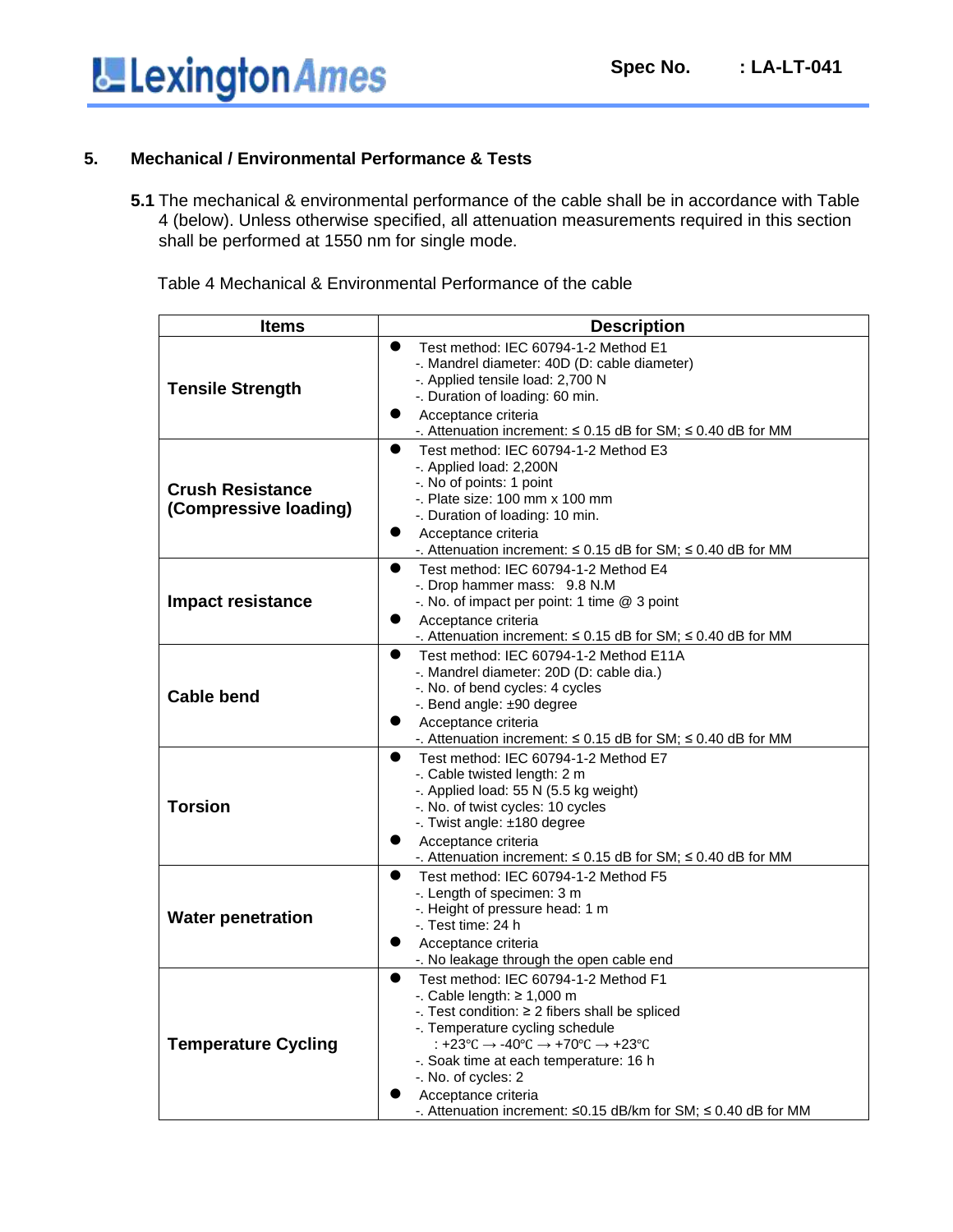

#### **6. Packing and marking**

#### **6.1** Cable marking

The jacket shall be marked every two feet with following information.

- **1)** Cable type & counts
- **2)** Name of the manufacturer
- **3)** Year of manufacture (YYYY)
- **4)** Serial number (NNNNN)
- **5)** Length marking (FT)

#### ● Ex) For SM 72 fiber cable  **00002FT OPSP-LT-041 SM 72C LAC YYYY NNNNN 00004FT**

#### **6.2** Cable packing

- **6.2.1** Standard length of cable shall be accordance with Appendix 2. Other cable length is also available if required by customer.
- **6.2.2** Each length of the cable shall be shall be wound on a separate wooden reel.
- **6.2.3** Both ends of the cable shall be sealed with a suitable plastic cap to prevent the entry of moisture during shipping, handling and storage.
- **6.2.4** The cable ends shall be securely fastened to the reel to prevent the cable from becoming loose in transit or during placing operations.
- **6.2.5** The inner end of the cable is housed into a slot on the side of the reel without extra cable length for testing.
- **6.2.6** The reels must have a number of rotations that there is a min. free space of 50mm between the upper layer and the edge of the flanges.
- **6.2.7** Circumference battens or Wood-fiber board shall be secured with steel band to protect the cable during normal handling and storage.

#### **6.3** Cable reel

- **6.3.1** Details given below shall be distinctly marked on a weather proof material on both outer sides of the reel flange;
	- **1)** Customer's name
	- **2)** Contract Number
	- **3)** Type & fiber counts of cable
	- **4)** Length of cable in meter/feet
	- **5)** Drum number & Gross & Net weight in kilograms/pounds
	- **6)** Year of manufacture and the manufacturer
	- **7)** Arrow showing the direction the drum shall be rolled
	- \* Other shipping mark is also available if required by customer.
- **6.3.2** The cable shall be wound on the reel designed to prevent damages during shipment and installation.
- **6.3.3** The minimum barrel diameter of the cable drums shall be at least 30 times the overall cable diameter.
- **6.3.4** The arbor holes provided in the reels shall be 75 ~ 125 mm in diameter. The arbor hole on each flange shall be reinforced with a bearing plate.